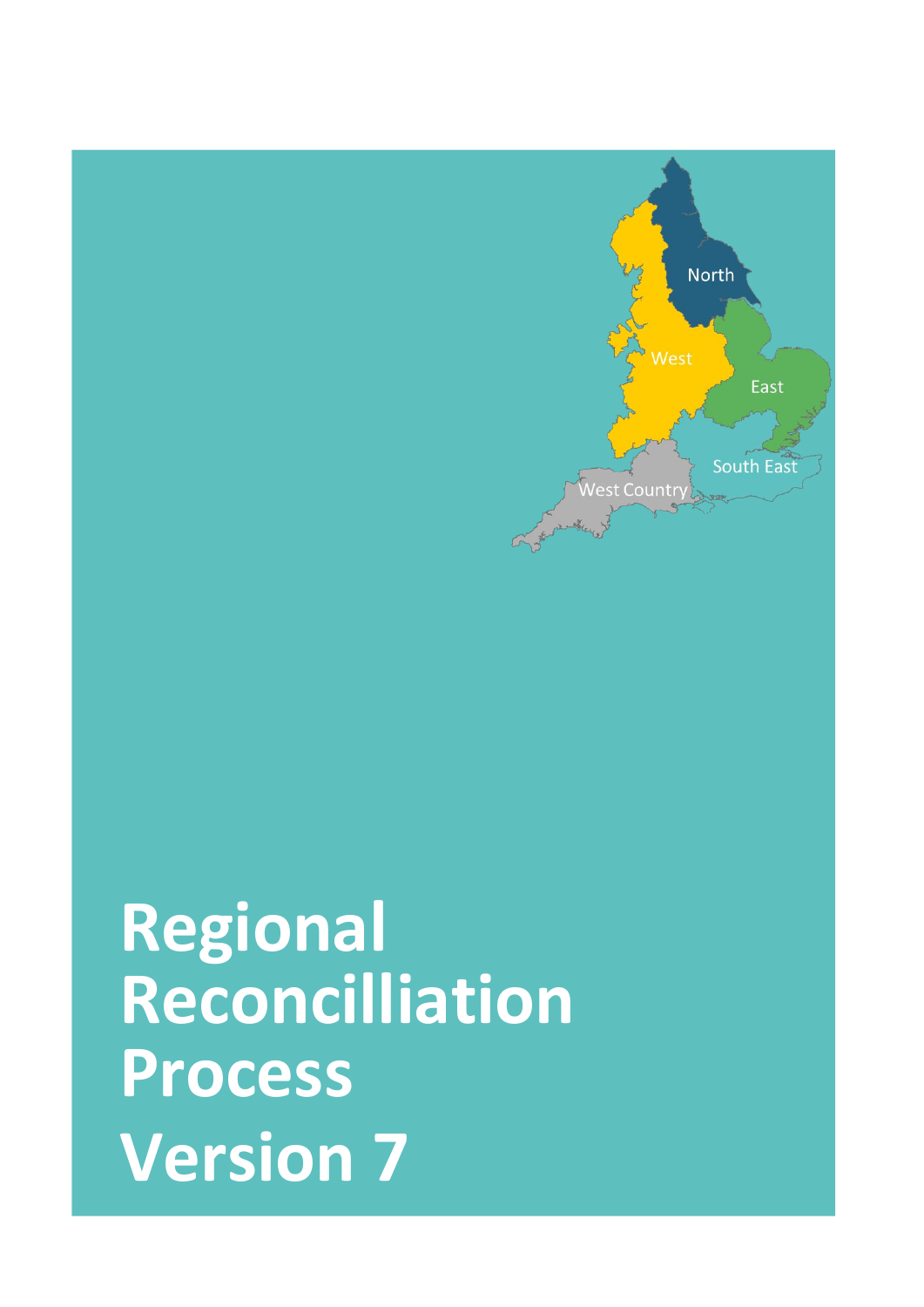| <b>Title</b>                            | <b>Method Statement: Regional Plan Reconciliation</b>                                                                                                                   |  |  |  |  |
|-----------------------------------------|-------------------------------------------------------------------------------------------------------------------------------------------------------------------------|--|--|--|--|
| Last updated                            | January 2022                                                                                                                                                            |  |  |  |  |
| <b>Version</b>                          | $\overline{7}$                                                                                                                                                          |  |  |  |  |
|                                         | This technical report is based on the PowerPoint<br>slides circulated to the Regional Co-ordination group<br>in July 2019, November 2019, April 2020, November<br>2020. |  |  |  |  |
| History of Changes made to this version | It also encompasses the methodologies derived<br>through the All Company Working Group;<br>Environment Agency, NRW and members of the<br>Regional Co-ordination Group.  |  |  |  |  |
|                                         | Version 6 contains an update to chapter 7 outlining<br>the stress testing approach.                                                                                     |  |  |  |  |
| <b>Author</b>                           | Meyrick Gough                                                                                                                                                           |  |  |  |  |
| <b>Approved by</b>                      | Water Resources East: Geoff Darch, Ben Fitzsimons<br>Water Resources West: Richard Blackwell, Marcus<br>0'Kane<br>West Country Water Resources: Robert Scarrott         |  |  |  |  |
|                                         | Water Resources North: Granville Davies<br>Water Resources South East: Meyrick Gough                                                                                    |  |  |  |  |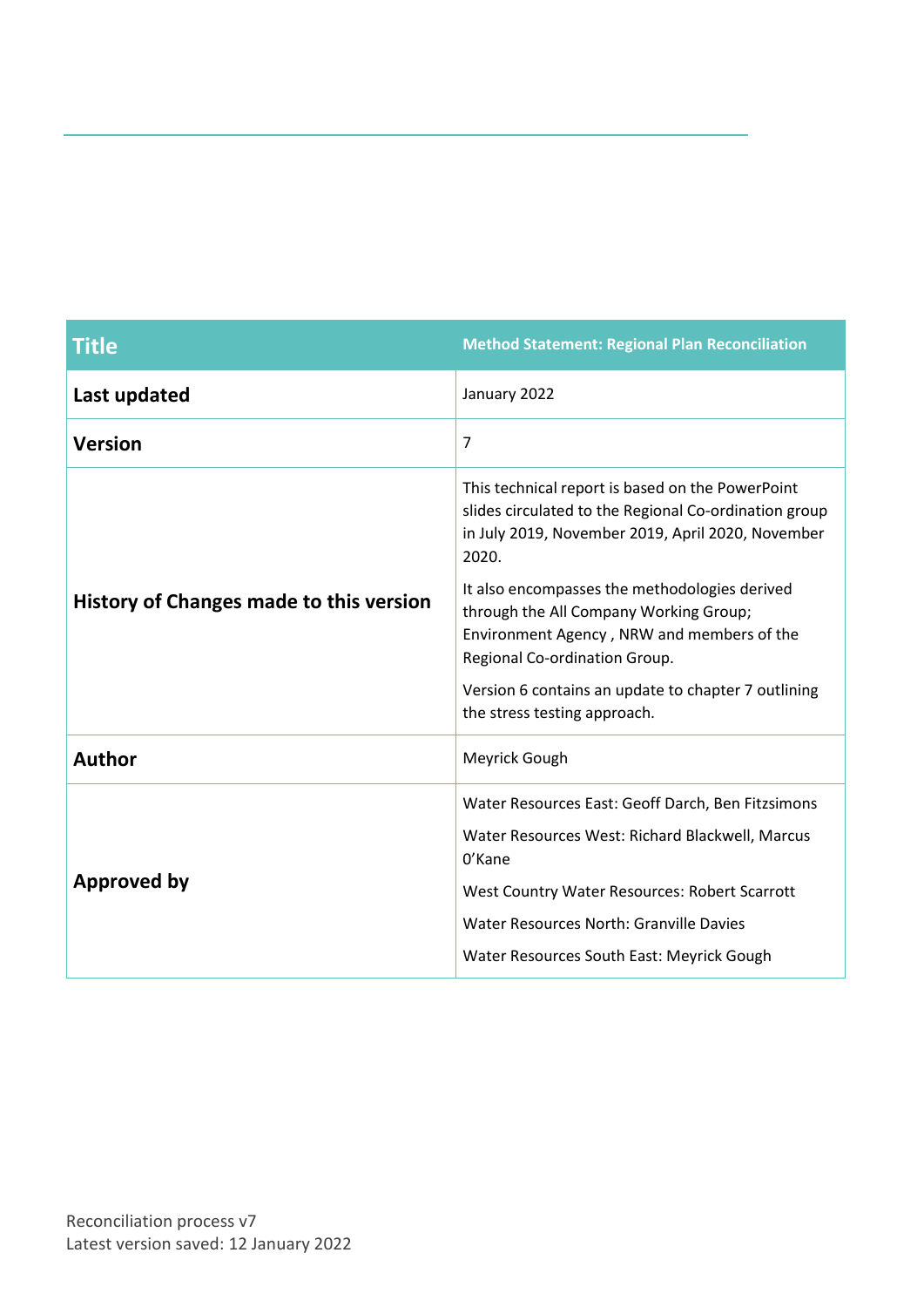### **Table of Contents**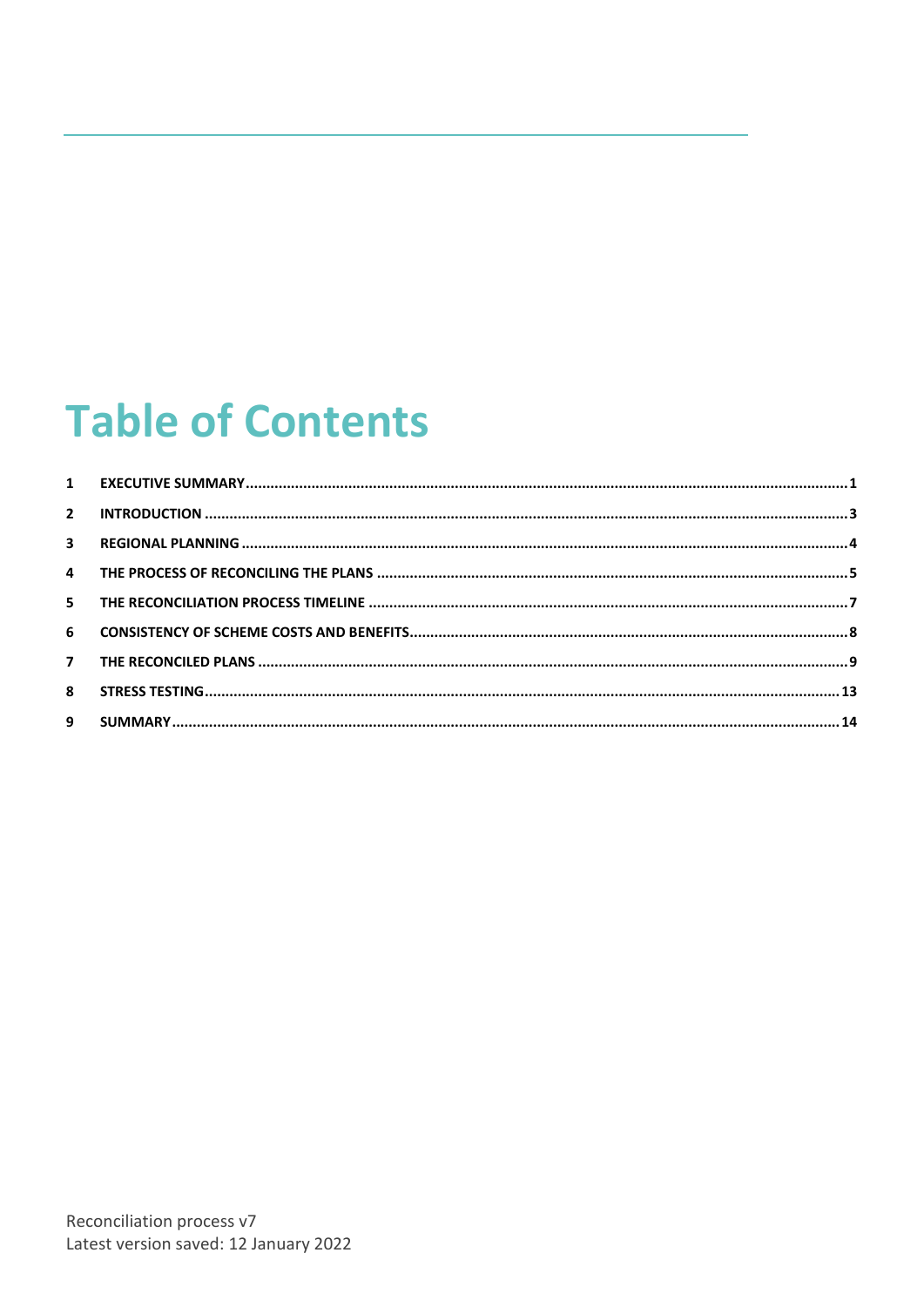#### <span id="page-3-0"></span>**1 Executive Summary**

- 1.1 Following the publication of the National Infrastructure Commission report: Preparing for a drier future, the National Framework group was commissioned and three new regional groups were established<sup>1</sup>. These groups complemented the existing regional groups: Water Resources East and Water Resources South East.
- 1.2 The purpose of these strategic regional groups is to assess the future water requirements of their region and to set out a plan showing how these requirements could be met. These requirements cover the environment, public water supply and non-public water supply.
- 1.3 An early indication of the extent of these requirements was set out in the Environment Agency report *Meeting our future water needs: a national framework for water resources*. Immediately following this publication each of the regions published their regional perspective of their future resource requirements. These publications were in March 2020 and February 2021. Further updates to these estimates were produced for regulators and for sharing between regions<sup>2</sup> at the end of August 2021, marking the beginning of the reconciliation process.
- 1.4 Each of these regional assessments set out their key challenges for water in the future which range from an increasing need to support population growth; a requirement to protect the environment; a growing need to become more resilient as well as the essential ability for these plans to adapt to the challenges from climate change.
- 1.5 In February 2019 Ofwat also published their draft determinations of companies' business plans. This key publication put forward a series of specific strategic resource options that needed to be investigated and designed further. The scale of these schemes was nationally significant as they provided a means of moving water across the country and between regions. These strategic resource options are referred to as SRO's. The funding for these schemes was maintained in the final determinations for the companies.
- 1.6 Each SRO scheme is being developed through a structured, gated process using a set of consistent methodologies that have been developed by the All Company Working Group (ACWG). The gated process has been clearly set out in the Ofwat publications and the process is overseen by the Regulatory Alliance for Progressing Infrastructure Development (RAPID).
- 1.7 In addition to the SRO process other potential future options for the environment, other sectors and water companies are also being investigated and developed and these could also feature in regional plans as potential solutions to meet the challenges in the future.
- 1.8 The development of the regional plans, the SRO schemes and the construction of the company Water Resource Management Plans (WRMP) is an integrated process with exchanges of information flowing back and forth between these planning processes.

<sup>&</sup>lt;sup>1</sup> Water Resources North, Water Resources West and West Country Water Resources

<sup>&</sup>lt;sup>2</sup> Whilst materials at this stage may have been shared more widely in some cases, the pre-reconciliation outputs in August 2021 were not a public document or submission as such.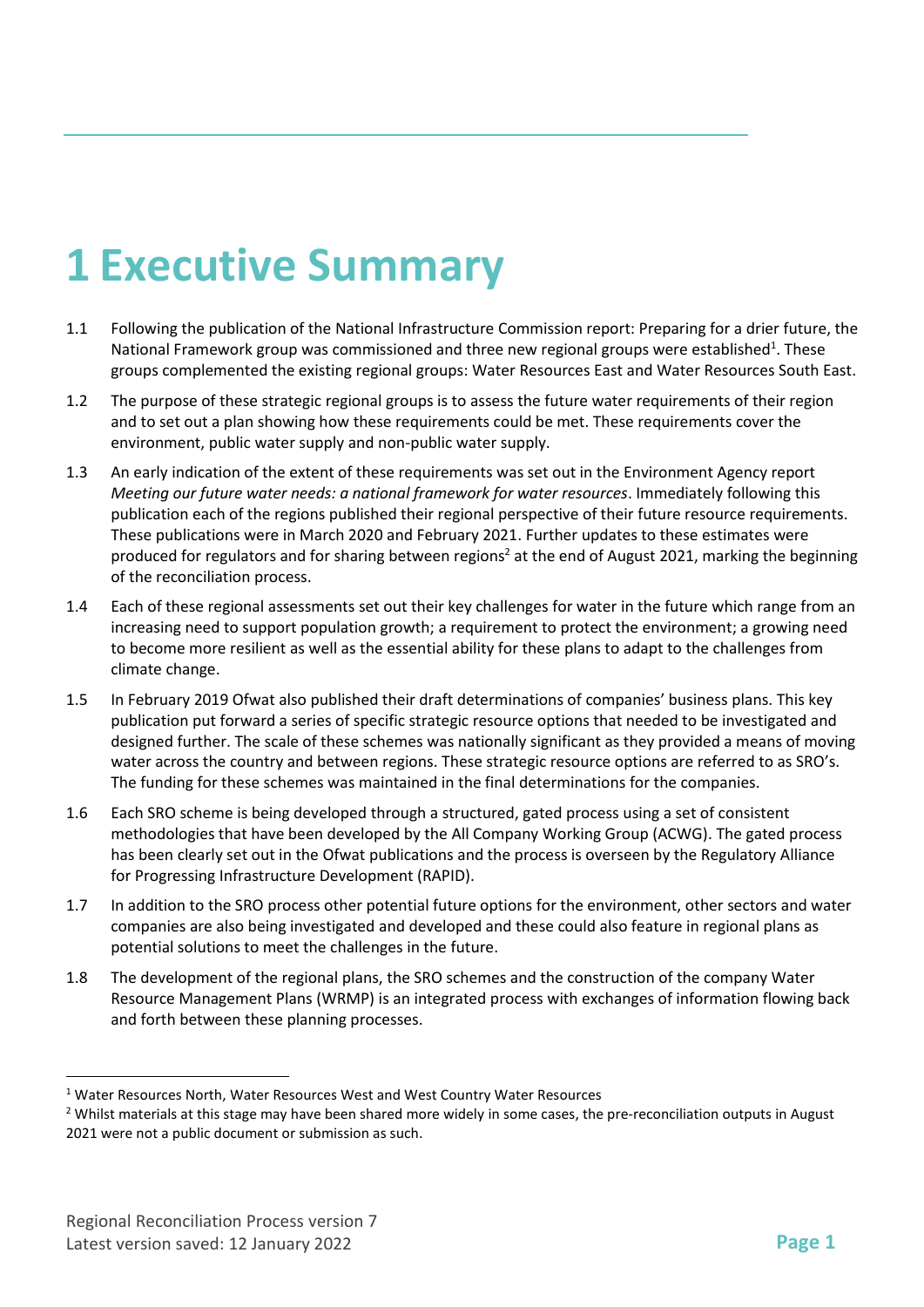- 1.9 Just as the various planning processes are linked it is also critical to ensure that the regional plans are also linked and integrated as each plan will seek to construct a series of best value plans based on the requirements of their region as well as potentially providing support to or from a neighbouring region. Therefore, each plan will need to be reconciled with the other regions.
- 1.10 During October to December 2020 the regulators and regions undertook a series of workshops to determine what should be aligned between the regional plans<sup>3</sup>. This process identified that the alignment of the inter-regional schemes was the key focus of the plans.
- 1.11 The process for integrating the regional plans together is referred to as regional reconciliation process and the purpose of this report is to describe the approach used to reconcile SRO (or other relevant strategic transfer) schemes and plans with each other during the period from September to December 2021.
- 1.12 The conclusion from the reconciliation process was to set out an agreed set of inter-regional transfers, backed by supply options, which seek to support each of the emerging regional plans in meeting their challenges.
- 1.13 For some regions the reconciled solution was confirmed that a transfer between the two regions was optimal. For other regions the process highlighted that some transfers between the regions were not possible, based on the information currently available.
- 1.14 The reconciliation process also showed an alternative alignment of the regional plans and demonstrated that some existing assets and non-SRO schemes are critical to a number of regions when they develop their future plans.
- 1.15 The document sets out the approach followed, the reconciliation tables that was concluded between the regions and the results of the sensitivity runs. It is unlikely that this will be the only time that we undertake this process. It is expected that following the consultation on the emerging regional plans a further stage of reconciliation will be required.

<sup>3</sup> RCG Alignment Project Report V0.pdf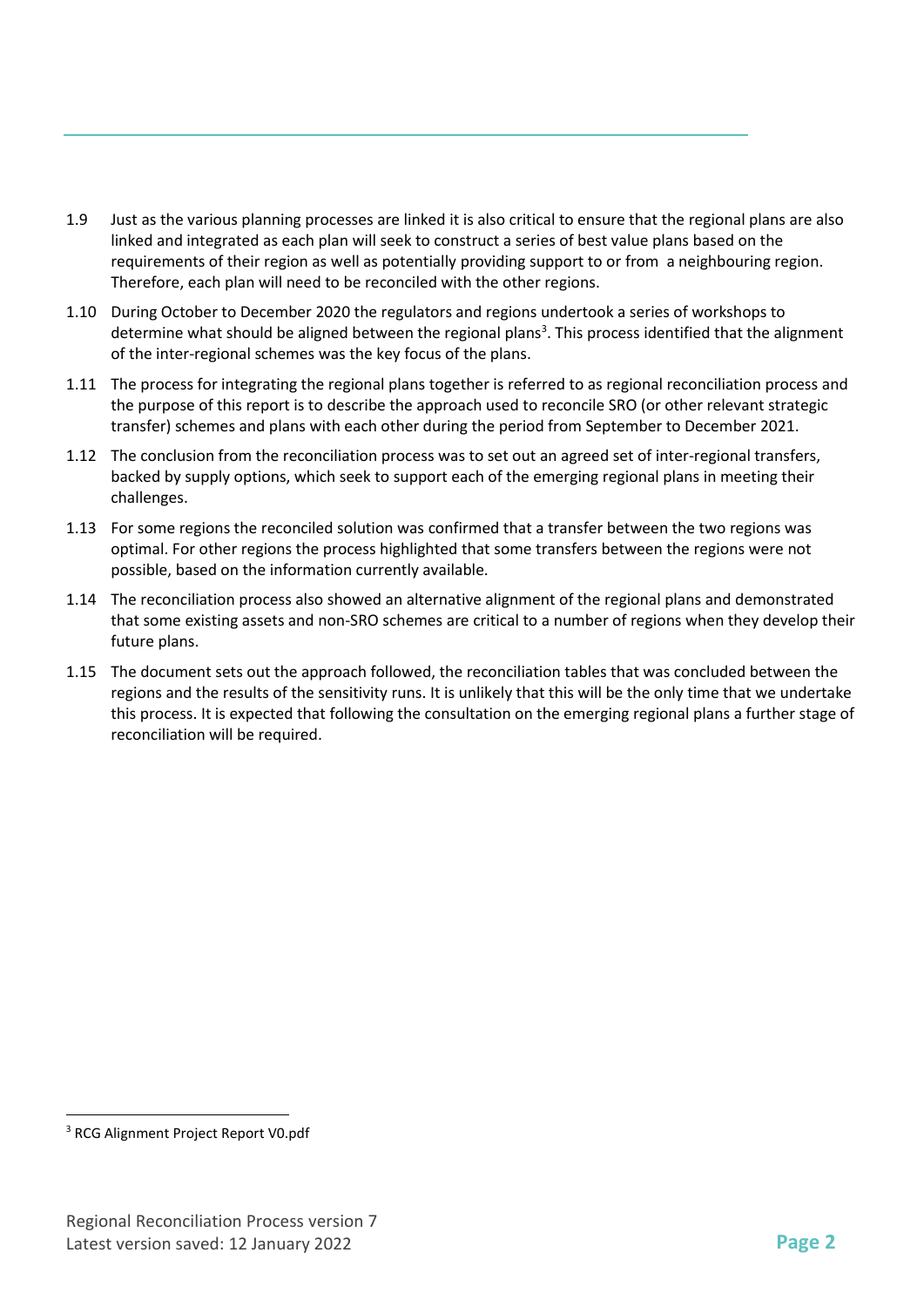# <span id="page-5-0"></span>**2 Introduction**

- 2.1 In January 2022 each of the five regional groups will consult on their individual emerging plans<sup>4</sup> setting out the combination of policies and interventions which are best suited to meet the range of challenges and outcomes required for their region. These consultations will reflect the work that they have been able to undertake at this point in the process, but they will set out some choices with an aim to obtain feedback from stakeholders and customers.
- 2.2 Each region faces a range of different challenges over the next 25 to 60 years, and beyond. These vary in magnitude, uncertainty, and spatial distribution across their regions as improved resilience requirements; different climatic change patterns; growth projections and environmental requirements contribute to a greater need for water in the future.
- 2.3 Each regional group is developing a plan to meet their specific requirements. For some regions, these requirements could be met through local or regional solutions. However, more resilient, or cost-effective solutions might be developed by considering transfers between regions. It is important to compare these various plans to understand which combination of solutions provide the overall best solution for the regions.
- 2.4 Therefore, regardless of how a regional plan is formed it is important to understand how each of the plans will interact with each other to meet their needs and collectively meet the future requirements for England and parts of Wales (as WRW regional plans will still need to ensure consumer/environment needs are met there).
- 2.5 The initial estimates for England have been based on the company plans and an estimation of the requirements of other sectors. These requirements were set out in two key national publications by the NIC and the National Framework Group<sup>5</sup> (Table 1). It is worth noting though that by the time the regional plans are published in January 2022 these requirements will have been superseded as several key forecasts and environmental requirements will have been updated.

| <b>Organisation</b>                | Volume of water required            |
|------------------------------------|-------------------------------------|
| National Infrastructure Commission | 4,000 million litres per day (MI/d) |
| <b>Environment Agency</b>          | 3,435 million litres per day (MI/d) |

#### **Table 1: Future water requirements for England by 2050**

<sup>4</sup> National Framework Senior Steering Group: Papers 11 & 17.

 $5$  NIC: Preparing for a drier future – 25<sup>th</sup> April 2018; Environment Agency: Meeting our future water needs: a national framework for water resources.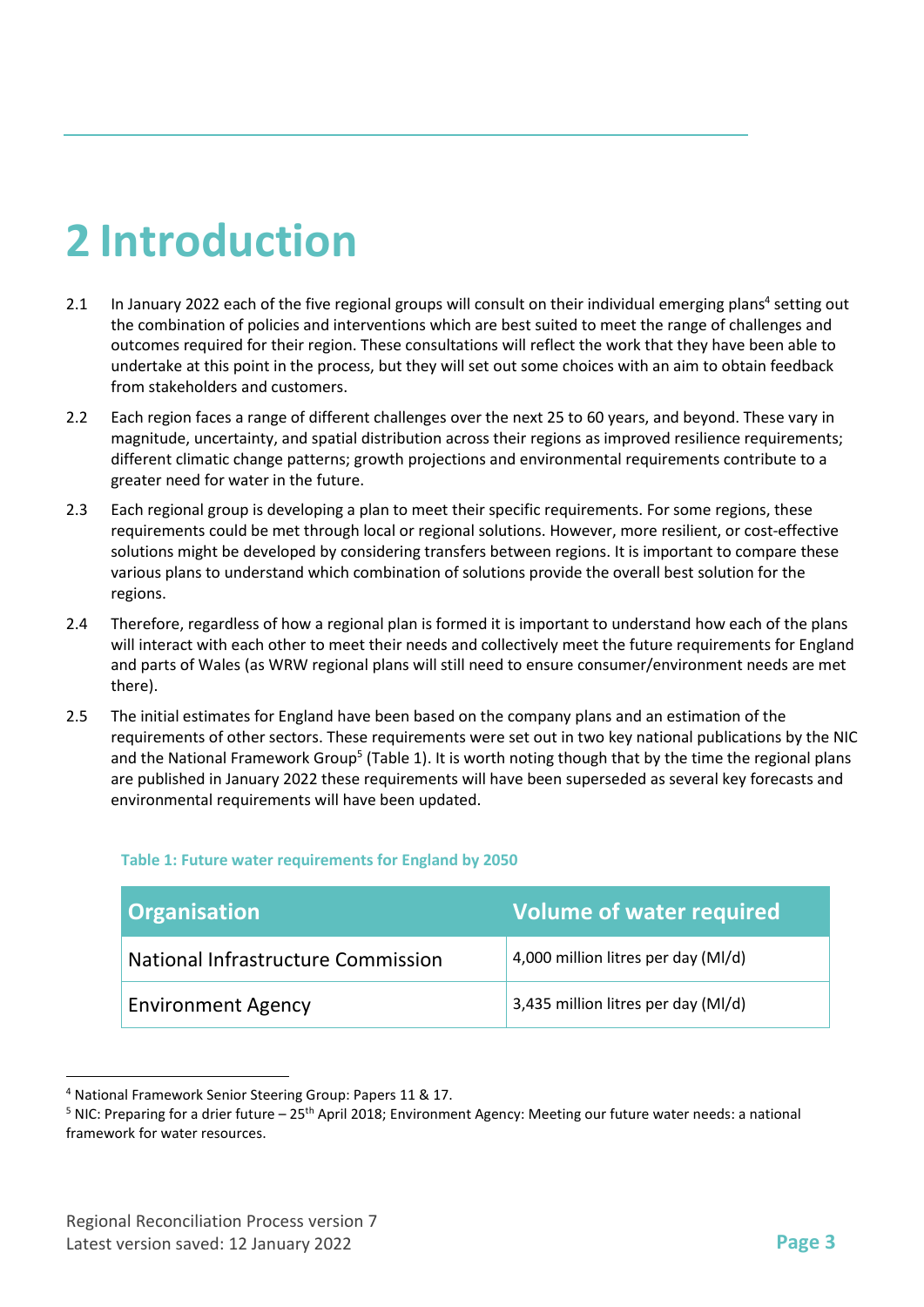2.6 This report sets out the process that was discussed at the regional co-ordination group in July 2019; November 2019 and April 2020. The approach has also been discussed at the All Company Working Group (ACWG) which is formed of the group of companies working on the Strategic Resource Options (SRO) set out in the Final PR19 Determination by OFWAT.

# <span id="page-6-0"></span>**3 Regional planning**

- 3.1 There are five regional groups established which cover England and a small area in Wales. These regions are shown in figure 1. The five regions are: Water Resources North (WReN); Water Resources West (WRW); Water Resources East (WRE); West Country Water Resources Group (WCWRG) and Water Resources South East (WRSE).
- 3.2 The latest guidance $6$  from the EA, NRW and Ofwat has set out that If you are a water company in Wales and have a resource zone within England, you should include it within the appropriate regional plan.
- 3.3 Where you have a resource zone bordering England and Wales, which is important for cross-border shared supplies, you may also include these in the relevant regional plan. You should discuss which resource zones should be used to inform a regional plan with the regional group, regulators, and the Welsh Government.
- 3.4 Your Water Resources Management Plan (WRMP) should reflect the regional plan in respect to these resource zones. In addition, you should refer to the



Welsh Government guiding principles in respect to these resource zones. There is no current requirement from Welsh Government for regional plans to be produced in Wales.

- 3.5 Each region has a different set of challenges to overcome in the future. These were set out in their initial resource position statements published in March 2020. Most regions will experience deficit conditions at some point in the future, however, there are enough options both within a region and across regions to meet these future challenges.
- 3.6 In deriving a regional plan, it is important to determine which combination and schedule of options provide the best value solution for the region.

<sup>6</sup> EA Water Resource Planning Guidance, February 2021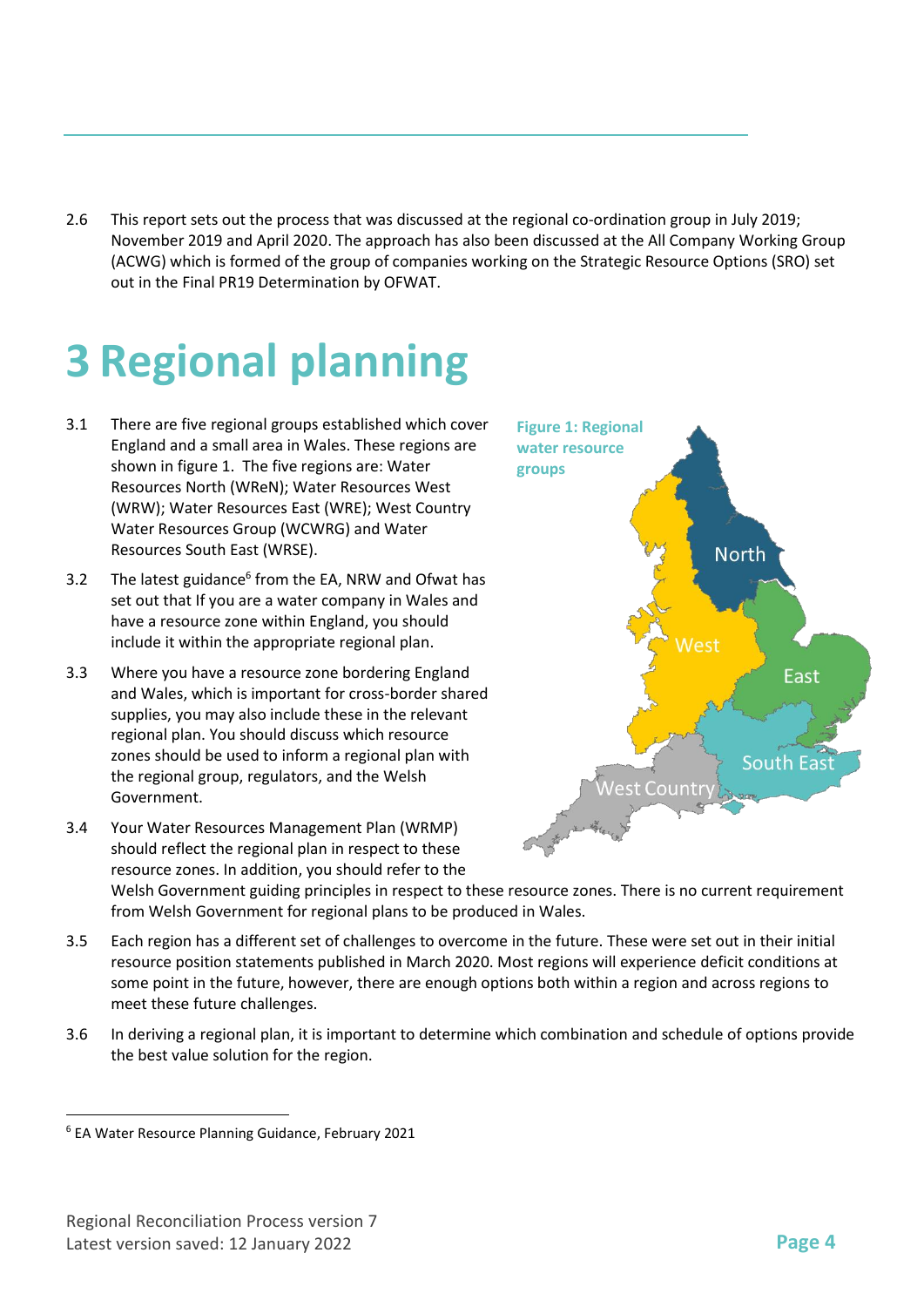- 3.7 Best value can be derived in a variety of ways, including the approach which is set out in the UKWIR methodology<sup>7</sup> and the WRPG best value text<sup>4</sup>. Whichever approach is used it is for the region to decide and set out, in a clear and transparent way, what is meant by best value for their plan and which metrics it will use in undertaking this assessment. These metrics are critical for the reconciliation process and were agreed and defined by each of the regional groups before the reconciliation process began at the end of August 2021. This ensured that the plans that were considered during the reconciliation process were not subject to further changes during the reconciliation process. An Excel workbook<sup>8</sup> contains a template for these criteria for each region.
- 3.8 Each region will present their best value plans to their boards for sign off. The sign off process will vary with each region and the number of plans they will be presented with will also vary. For example, WRSE have several plans that are signed off, these being: the draft plan for reconciliation; the draft plan for consultation; the revised draft plan for incorporation in the company own WRMPs and the final regional plan. Each region will set out their own approach for signing off their regional plan.
- 3.9 When a scheme crosses regional boundaries, it is critical that it is represented in the donor and recipient regions' plans in a clear and coherent way such that the schemes are reconciled between the plans. The reconciliation of plans is not a new problem for the water industry and has in the past and can be, in the future, resolved through the generation of draft plans and iterative synchronisation of schemes which feature in both sets of plans. The process will usually start with one plan deriving the requirement for additional resources and neighbouring plans determining whether they can provide all or part of that resource at the timescales required.
- 3.10 Typically, scheme reconciliation problems have been confined to neighbouring companies where one company has a resource deficit, and a neighbouring company could generate additional resources which when combined with the other options produces a best value plan for both companies. For WRMP24 the reconciliation process has become more complex as there needs to be national reconciliation within and between the five regions.

## <span id="page-7-0"></span>**4 The process of reconciling the plans**

4.1 Each region has a different set of challenges to overcome in the future . These challenges were set out in their initial resource position statements published in March 2020. Inevitably during this planning horizon, most of the regions will encounter some form of water resource deficits in the future if they do not put in place a range of scheduled solutions. However, when considering these future options there might be a potential to develop solutions within a region that can not only meet their requirements but provide some water to a neighbouring region. By doing so, this could provide a better overall solution for customers and the environment.

 $7$  Deriving a best value water resources management plan: Report Ref No: 20/WR/02/14

<sup>&</sup>lt;sup>8</sup> Microsoft Excel Workbook: Regional Best Value Criteria&score.xlsx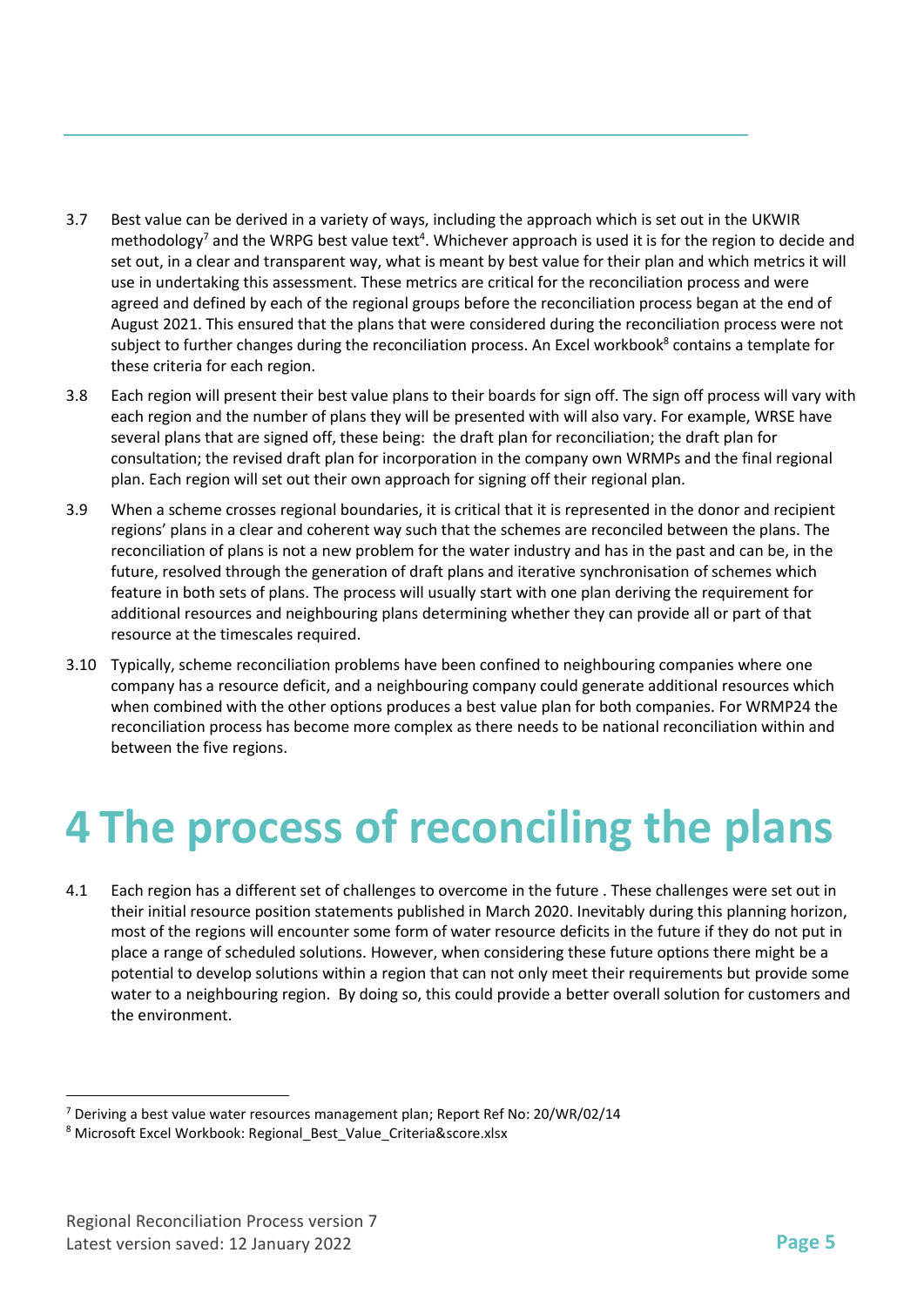- 4.2 These types of opportunities need to be explored in a structured approach to determine what is the overall best set of strategic solutions for the regions. The proposed reconciliation approach sets out this process.
- 4.3 The reconciliation process uses an iterative, cascade approach to derive an overall set of regional reconciled plans. Thereby keeping the regionally agreed approaches intact but ensuring a strategic overview of the resource solutions being selected. This cascade approach relies on comparing different sets of plans together to determine which are the better sets of solutions.
- 4.4 To compare the benefits of an integrated regional approach with a within-region only set of solutions, the process begins with all the regions deriving their own regional optimum plans based on solutions located within their own region. This could include options for new bulk supply transfers between companies within the same region. If there is an existing bulk supply contract between two companies in different neighbouring regions these would be included in the within-region plan.
- 4.5 To derive a set of reconciled regional plans a cascade optimisation approach was used. This approach requires one region (initiator region) to start the process off by deriving a best value plan to meet its own future requirements using set of interventions which include options both within and outside the regional geographical boundary. For example, for WRSE, Severn Thames transfer and Transfers from Anglian Water are considered alongside with other regional solutions such as leakage reduction, demand management and resource developments.
- 4.6 Those regions which border the initiator region (primary suppliers) can then test how the transfer option impacts their own best value optimum regional plan using their defined methodologies and based on their own regional resource requirements and the requirements of the other initiator region. The final step in the cascade process requires those regions who are neither the initiator region or the primary supply regions to complete their regional plan based on their resource requirements and those from the primary suppliers (if any).
- 4.7 These collective steps form one iterative step.
- 4.8 Following the first iteration of the cascade process a check needs to be undertaken to ensure that the transfers between the regions can be achieved both from a timing perspective and a volumetric perspective. E.g., WRSE might require 300 Ml/d from WRW by 2035. WRW might not be able to meet this requirement by 2035, but they could provide 90 Ml/d by 2035, a further 64 Ml/d by 2040 and an additional 150 Ml/d by 2050. If the proposed solutions in the plans cannot be met, then another iteration of the plans is required noting any constraints that were established in the first phase of the iteration.
- 4.9 The iterative process continues until an agreed set of plans can be established which meets the needs of all the regions. I.e. the regions produce their best value plan given the requirements of the lead region for this iteration. At this point no more iterations are undertaken and the first round of iterations are completed. A note of the cost and the best value plan scores for each of the regions.Likewise, the transfers between the regions (existing and future) are recorded in the inter-regional transfer template spreadsheet.
- 4.10 The next round of the regional cascade optimisation process is then undertaken with another region acting as the initiator region and a new set of primary and secondary suppliers. At the end of this round another set of scores and costs are recorded in the relevant spreadsheets.
- 4.11 Following an agreed set of rounds a review is undertaken to determine which schedule, size and combination of inter-regional schemes provide the overall best set of regional plans. These plans are then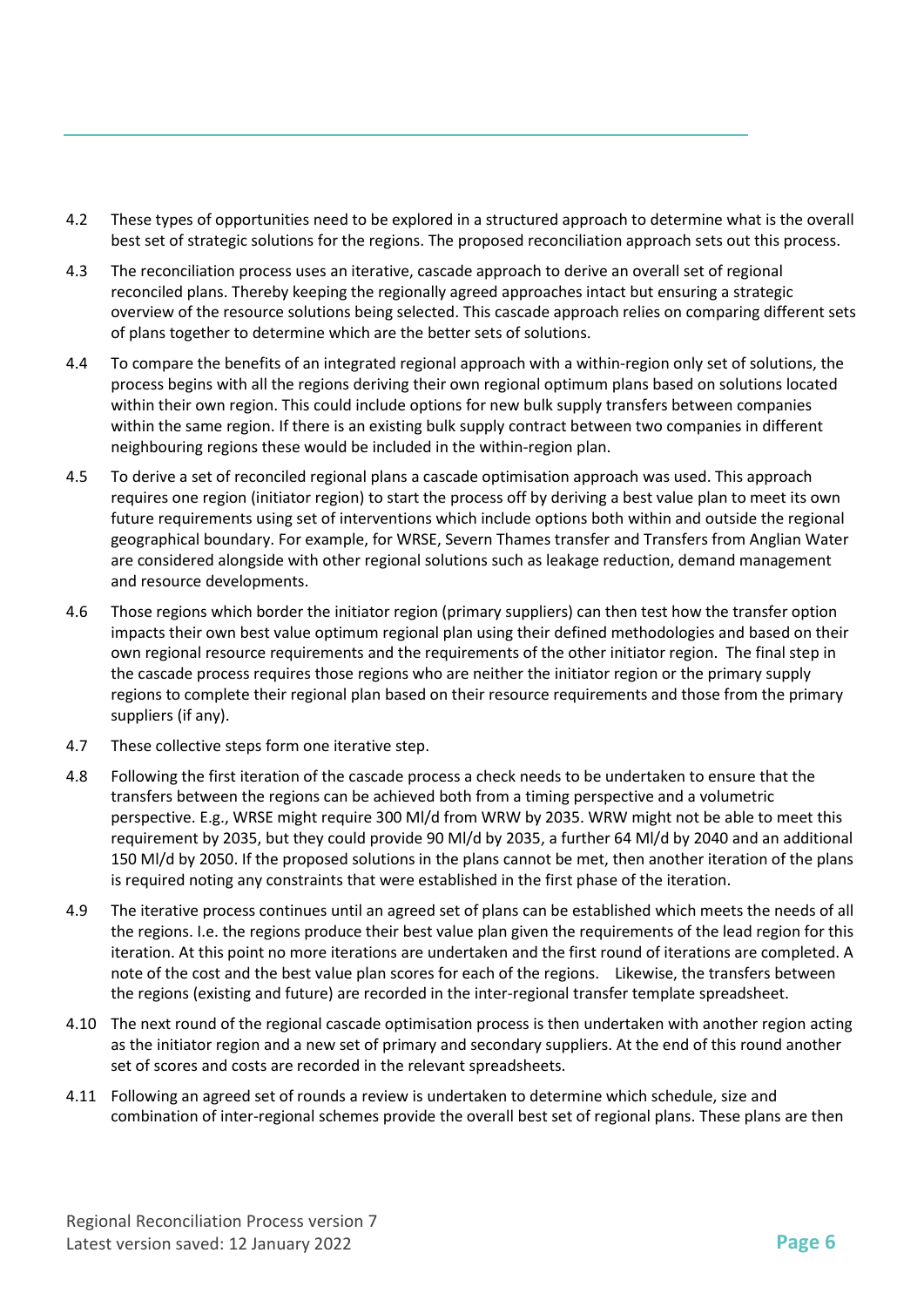stress tested to see what would happen if a scheme were: delayed and cannot achieve its benefit date; cannot supply the volume of water and cost more than anticipated.

4.12 Based on this combined information the potential best set of regional plans was discussed and agreed on through consultation with the regional boards during November/December 2021 to reach an agreed position to allow the regions to inform their wider consultation in January 2022.

#### <span id="page-9-0"></span>**5 The reconciliation process timeline**

- 5.1 The overall reconciliation process is a simple approach to compare intra and inter-regional schemes on a like for like basis to derive a regional plan. Scheme reconciliation is based on deriving and comparing regional plans with each other through a series of reconciliation planning rounds to establish a synchronised set of inter-regional solutions across all the plans.
- 5.2 During this process the regulators participated to allow them to comment on each stage of the iteration process. Whilst it is recognised that their participation cannot compromise future regulatory positions, their participation was important to flag up any potential issues which they believe would not meet government policies or legal constraints.
- 5.3 To ensure that the correct information is available for the synchronisation of the various steps for the process a timeline was established. This is set out in the diagram below:

 $\sim$ 

| <b>ELECTED</b> CONTROLLER                        |        |  |                                                                |  |  |  |               |  |
|--------------------------------------------------|--------|--|----------------------------------------------------------------|--|--|--|---------------|--|
|                                                  |        |  |                                                                |  |  |  |               |  |
| <b>Activity</b>                                  | Apr-21 |  | May-21 Jun-21 Jul-21 Aug-21 Sep-21 Oct-21 Nov-21 Dec-21 Jan-22 |  |  |  | Feb-22 Mar-22 |  |
| <b>Pre-reconciliation work</b>                   |        |  |                                                                |  |  |  |               |  |
| Within regions plans completed                   |        |  |                                                                |  |  |  |               |  |
| Regional reconciliation (see alternative sheets) |        |  |                                                                |  |  |  |               |  |
| Stress testing and reliability assessment        |        |  |                                                                |  |  |  |               |  |
| Consultation (formal and in-formal)              |        |  |                                                                |  |  |  |               |  |

- 5.4 The first key milestone date was the derivation of the baseline regional plan which sets out a regional best value plan based on the challenges the region faces and using potential within region solutions and contracted transfers between companies who are in different regions. This baseline plan is key to for comparative purposes later to help quantify the benefits arising from the inter-regional transfers.
- 5.5 Two rounds of reconciliation were undertaken, the two regions who initiated this process were: WRSE and WRE. The result of this process was an agreed set of transfers between the regions, which are captured in the regional transfer spreadsheet.
- 5.6 Following the reconciliation process the regions will undertake a consultation on their emerging regional plan in January 2022. If a material change to their regional plan occurs because of the consultation process on the emerging plans then an additional reconciliation process, before the autumn 2022 versions of regional plans (where relevant) and WRMPs are published, to ensure overall alignment of the plans. The extent of any further reconciliation depends on whether a strategic scheme(s) design had to change. If the material changes are associated with local schemes and the proposed changes to these schemes do not affect the identified inter-regional schemes, then the plans would not need to be reconciled.

**High-level timeline**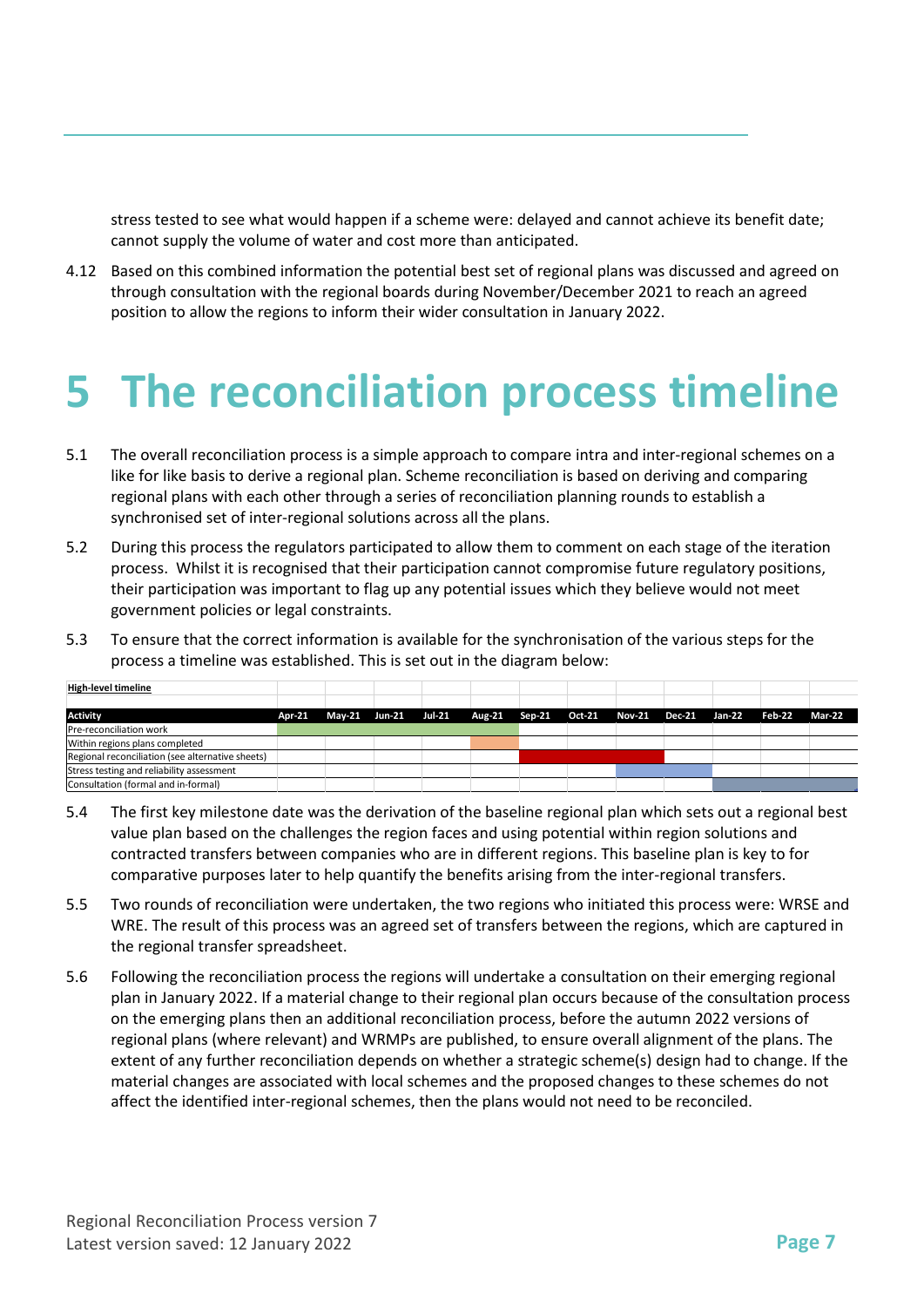# <span id="page-10-0"></span>**6 Consistency of scheme costs and benefits**

- 6.1 The purpose of the reconciliation process is to ensure that any interregional schemes that are selected are clearly visible in both regional plans and are developed in a timely manner. This either means that a scheme is developed in a co-ordinated manner between the two regions, or the scheme is developed in a phased way in a region to meet its own immediate needs and those need of a neighbouring region in the future.
- 6.2 Whilst each region has many different options available to it to meet its own requirements, a set of strategic resource options are being developed across several regions to generate and potential transfer resources across the country. These there are shown in figure 2.
- 6.3 Each of the SRO schemes have submitted their initial, gate 1, findings to RAPID for their appraisal. To drive consistency across key parts of these schemes the group of companies who are developing the options have formed a working group. The All Company Working Group (ACWG) represents those companies who are investigating and developing each of the SRO schemes. Four methodologies have been developed through this working group to provide consistency on: costing schemes; environmentally appraised; checked for water quality implications and their deployable outputs.
- 6.4 These ACWG methods are in line with Water Resource Management Plan guidance and are designed to provide additional technical guidance how to undertake some of these detailed assessments. These methodologies are being applied across the various SRO schemes and allow comparisons between the SRO schemes to be undertaken in a consistent way, which is key for the reconciliation process. These methods are used in conjunction with the WRPG, which was published in February 2021, this guidance includes what is expected for all options appraisals.



- 6.5 All the methodologies have been through a sign off process through the All Company Working Group (ACWG). These methodologies have also been commented on by RAPID and updates to the methodologies have been made where appropriate.
- 6.6 Ultimately, the demonstration of 'best value' will be done using a combination of the different cost / benefit criteria being used by each of the regions. These criteria differ between regions to reflect the concerns and priorities of their specific regional stakeholders. However, the net change in the combined regional metrics will be used to demonstrate whether the SROs or other transfer options provide a better value outcome than just relying on within-region solutions.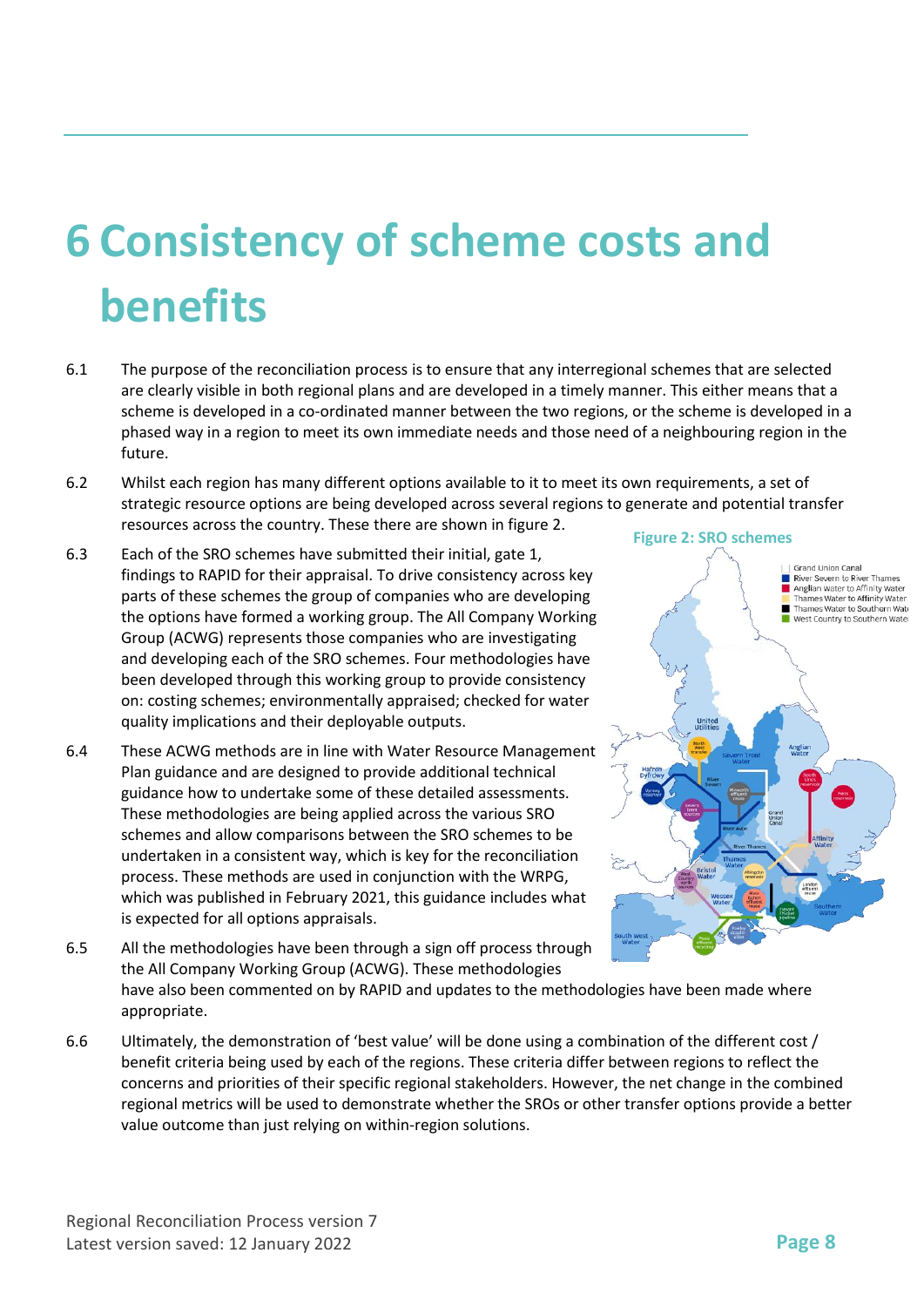# <span id="page-11-0"></span>**7 The reconciled plans**

- 7.1 As discussed earlier the regional reconciliation process undertook two rounds of assessment. The first round used WRSE as the primary draw for water from the other regions and the second round was triggered by WRE's requirements for water.
- 7.2 The WRSE Reconciliation of the regional plans considered drawing water from WRW, a western route for water into the region. WRE reconciliation considered drawing water in from WRSE, due to a lack of resources in the region, which is an eastern route.
- 7.3 The two reconciliation rounds consisted of: round 1 outlined WRSE's requirements and those from the other regions and round 2 outlined WRE's requirements and those of the other regions. The choice of the better strategy is based on the best value metrics and costs.
- 7.4 Before the beginning of the two rounds of the reconciliation process each of the regions provided and updated position on the regional surpluses which are published in the consultation documents. Typically these updated resource positions demonstrated that all of the regions will go into deficit unless a range of interventions were developed.
- 7.5 These interventions always included further measures to reduce consumption and leakage (government policy demand management and leakage reductions were included in the pre-reconciliation baselines). Following these interventions most of the regions required further interventions still to be developed. These additional interventions were not just to help the regional deficits but also a potential option to help move water from one region to the next.
- 7.6 Two different aligned plans have emerged through the reconciliation process. The first-round plan included developing a new set of transfers from WRW whilst maintaining the current supply, to Affinity, from Grafham Water reservoir to its resource zone. In the second round WRE, who are not able or required to export further water from their region, looked to see what would happen if Affinity reduced their existing abstraction from Grafham Water.
- 7.7 The reconciliation rounds also highlighted several other transfers which are or could be impacted by the updated resource positions within each of the regions.
- 7.8 The outcome of the reconciliation process is set out in the reconciliation table below. Each round of the reconciliation process considered each of these routes. The two rounds of reconciliation the regions have agreed which configuration of regional alignment provides a preferred emerging alignment of the reconciliation process are shown in the table below. This showed that the western route of the reconciliation was the overall preferred reconciliation. Therefore, at this point the regional reconciliation process has concluded that it is better overall for the existing export to the WRSE region to continue, this will be reviewed in the next regional reconciliation process.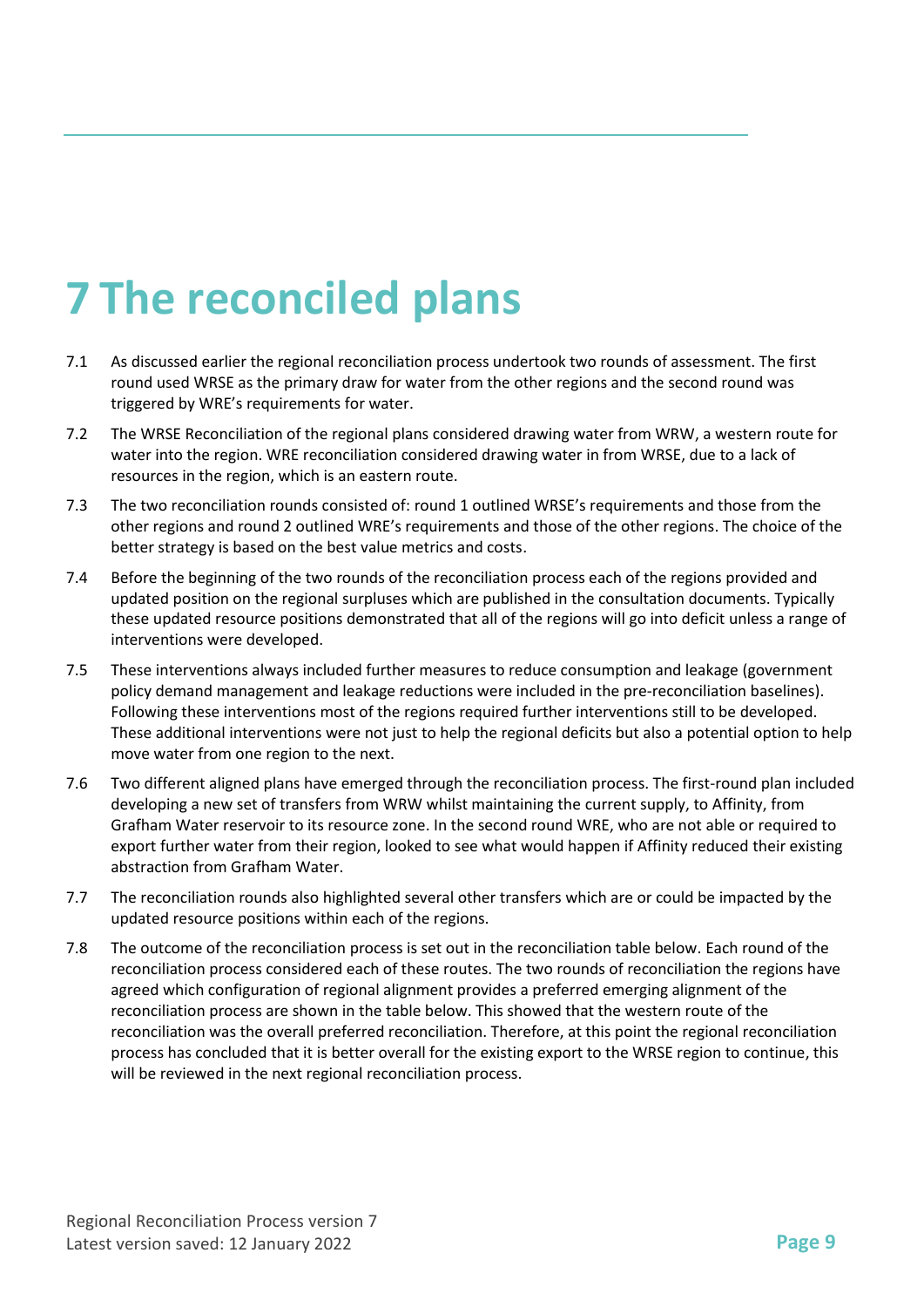- 7.9 Whilst the BVP metrics from the regions were close, the cost differential played the biggest deciding factor. The final alignment of the regional plans, which will be used for the consultation on the emerging plans, was based on the alignment of the plans from round 1 which WRSE initiated.
- 7.10 The final alignment table is shown below in [Table 2](#page-14-0)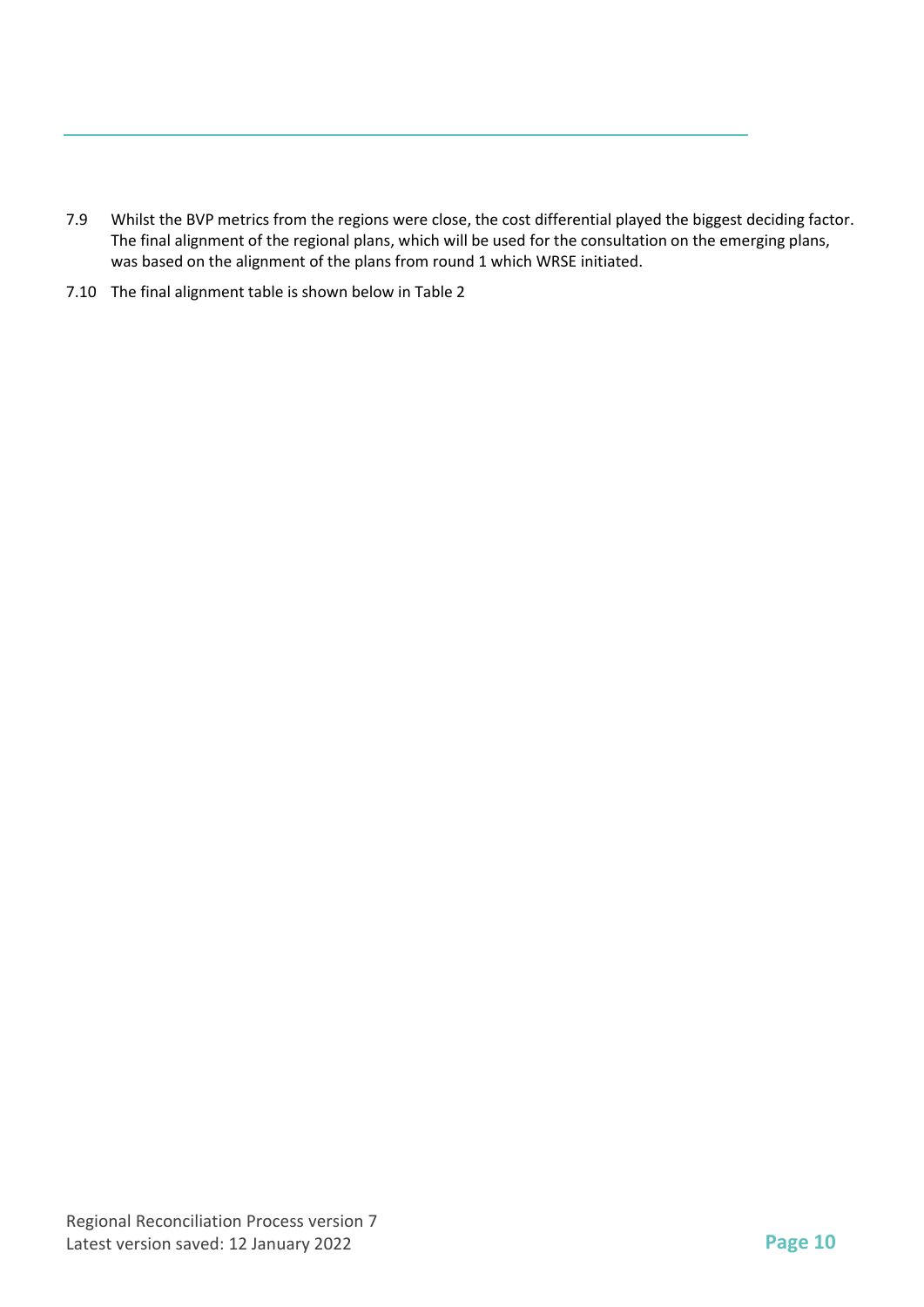Regional Reconciliation Process version 7 Latest version saved: 12 January 2022 **Page 11**

| Resource zone<br>and water<br>proposed<br>scheme (source<br>of abstraction)                      | <b>Potential resource Option Name</b><br>zones or regions<br>company area of that could benefit<br>or receive water<br>from scheme                                                                         |                                                      | nter-<br>regional<br>option?                                                                                                 | n-region or Type of option                                                                                 | <b>Proposed scheme</b><br>development history                                                                           | <b>Reconciliation stress test assessment</b>                                                                                                                                                                                                                                                                                                                                                                                                                                                                                                                                                                                                                                                                                     | Reconciliation outcome and current status of<br>scheme selection                                                                                                                                                                                                                                                                                                                                                                                                            | Earliest year<br>of MI/d<br>benefit<br>available | Indicative year of<br>option selection                                                                                                                                                                                                                                                                                                                                       | <b>Maximum</b><br>capacity or<br>yield of<br>option in<br>MI/d                                |
|--------------------------------------------------------------------------------------------------|------------------------------------------------------------------------------------------------------------------------------------------------------------------------------------------------------------|------------------------------------------------------|------------------------------------------------------------------------------------------------------------------------------|------------------------------------------------------------------------------------------------------------|-------------------------------------------------------------------------------------------------------------------------|----------------------------------------------------------------------------------------------------------------------------------------------------------------------------------------------------------------------------------------------------------------------------------------------------------------------------------------------------------------------------------------------------------------------------------------------------------------------------------------------------------------------------------------------------------------------------------------------------------------------------------------------------------------------------------------------------------------------------------|-----------------------------------------------------------------------------------------------------------------------------------------------------------------------------------------------------------------------------------------------------------------------------------------------------------------------------------------------------------------------------------------------------------------------------------------------------------------------------|--------------------------------------------------|------------------------------------------------------------------------------------------------------------------------------------------------------------------------------------------------------------------------------------------------------------------------------------------------------------------------------------------------------------------------------|-----------------------------------------------------------------------------------------------|
| Severn Trent<br><b>Strategic Grid</b>                                                            | <b>Thames Water</b><br>(SWOX, London),<br>Affinity Water and (Netheridge and<br>potentially others Mythe)<br>in WRSE and<br><b>WCWR</b>                                                                    | Severn Trent<br>Sources                              | nter-<br>regional<br>option from<br>WRW to<br>WRSE<br>(primarily)<br>and WCRW<br>as                                          | Effluent re-use<br>(Netheridge) and Option under<br>partial source re-development<br>deployment<br>(Mythe) | <b>Strategic Resource</b><br>through the RAPID<br>gated process                                                         | Following the update of scheme information in<br>November the Netheridge scheme still gets<br>selected but the Mythe does not. The<br>Netheridge scheme are always selected in the<br>more challenging situations in the south east of reflected in prices to WRSE companies.<br>England.                                                                                                                                                                                                                                                                                                                                                                                                                                        | Included in the reconciled plan to meet the needs 2030<br>of WRSE, and potential adaptation into WCWR<br>noted. Reconciliation assessment accounts for<br>consequential cost to Severn Trent Water being                                                                                                                                                                                                                                                                    |                                                  | 2040 (Netheridge)                                                                                                                                                                                                                                                                                                                                                            | 35 Ml/d<br>(Netheridge)<br>and<br>15 Ml/d<br>(Mythe)                                          |
| Severn Trent<br><b>Strategic Grid</b>                                                            | Thames Water<br>(SWOX, London),<br>Affinity Water and<br>potentially others<br>in WRSE and<br>WCWR                                                                                                         | Minworth                                             | daptation)<br>nter-<br>regional<br>option from<br>WRW to<br>WRSE<br>(primarily)<br>and WCRW<br>as<br>adaptation)             | Effluent re-use                                                                                            | <b>Strategic Resource</b><br>Option under<br>development<br>through the RAPID<br>gated process                          | Minworth gets selected for both STT and the<br>GUC transfer. These schemes are always<br>selected in the more challenging situations in<br>the south east of England. In the middle to<br>lower branches these schemes aren't selected.<br>If Minworth could only support one of the two<br>transfer routes then the transfer route to GUC<br>would be the referred route.                                                                                                                                                                                                                                                                                                                                                       | Included in the reconciled plan to meet the needs 2035<br>of WRSE, and potential adaptation into WCWR<br>noted. Reconciliation assessment accounts for<br>consequential cost to Severn Trent Water being<br>reflected in prices to WRSE companies.                                                                                                                                                                                                                          |                                                  | 2044 (via STT) and<br>2049 (50 Ml/d via<br>GUC) and<br>2060 (further 50<br>Ml/d via GUC)                                                                                                                                                                                                                                                                                     | 115 Ml/d (via<br>STT) and 100<br>Ml/d (via<br>GUC)                                            |
| <b>United Utilities</b><br><b>Strategic Zone</b>                                                 | Severn Trent,<br>Thames Water<br>(SWOX, London),<br>Affinity Water and United Utilities<br>potentially others Sources)<br>in WRSE<br>(Southern), WCWR<br>(Bristol and<br>Wessex) and WRW<br>(South Staffs) | North West<br>Transfer (Vyrnwyregion<br>Aqueduct and | Both in-<br>option and<br>nter-<br>egional<br>option from<br>WRW to<br>WRSE<br>(primarily)<br>and WCRW<br>as.<br>adaptation) | deployment<br>(Vyrnwy)<br>enabled by<br>network<br>enhancement<br>and new sources                          | Partial source re-Strategic Resource<br>Option under<br>development<br>through the RAPID<br>gated process               | The Vyrnwy options usually gets selected in all<br>of the scenarios that we have tested. Typically<br>these schemes are always selected in the more WCWR noted. Reconciliation assessment<br>challenging situations in the south east of<br>England. It is only in the middle to lower<br>branches in which the schemes are not<br>selected.                                                                                                                                                                                                                                                                                                                                                                                     | Included in the reconciled plan to meet the needs 2030<br>of WRW, WRSE, and potential adaptation into<br>accounts for consequential cost to United Utilities<br>being be reflected in prices to WRSE companies.                                                                                                                                                                                                                                                             |                                                  | 2040 (75 Ml/d to<br>Severn Trent) and<br>2041 (50 Ml/d to<br>WRSE) and<br>2051 (further 25<br>Ml/d to WRSE) and<br>2055 (further 20<br>MI/d to WRSE) and<br>2056 (further 10<br>Ml/d to WRSE) and<br>2065 (further 25<br>Ml/d to WRSE, via<br>Shrewsbury)<br>Note dates and<br>volumes refer to<br>water made<br>available by the<br>scheme in the River<br>Severn Uplands.) | 180 Ml/d via<br>Vyrnwy<br>Reservoir and<br>25 Ml/d via<br>Shrewsbury<br>$= 205$ MI/d<br>total |
| Severn Trent<br><b>Strategic Grid</b><br>and<br><b>United Utilities</b><br><b>Strategic Zone</b> | <b>Thames Water</b><br>(SWOX, London), Transfer (STT)<br>Affinity Water and<br>potentially others<br>in WRSE                                                                                               | Severn Thames                                        | Inter-<br>regional<br>option from rivers and<br>WRW to<br>WRSE                                                               | transfer using                                                                                             | New raw water Strategic Resource<br>Option under<br>development<br>pipeline or canal through the RAPID<br>gated process | of the many solutions in the south east of<br>England. This enabling scheme is usually<br>always selected in the more challenging<br>situations in the south east of England.                                                                                                                                                                                                                                                                                                                                                                                                                                                                                                                                                    | The Severn Thames Transfer is selected as one 500 MI/d transfer included in the reconciled plan 2033<br>to meet the needs of WRSE. Linked to supporting<br>options: Severn Trent Sources, Minworth and<br>configured with support options. This scheme is North West Transfer (Vyrnwy Aqueduct and UU<br>Sources) and benefits from unsupported<br>abstraction from the River Severn.                                                                                       |                                                  | 2040                                                                                                                                                                                                                                                                                                                                                                         | 500 MI/d                                                                                      |
| Severn Trent<br><b>Strategic Grid</b>                                                            | Affinity Water                                                                                                                                                                                             | <b>Grand Union</b><br>Canal (GUC)                    | nter-<br>egional<br>option from canal<br>WRW to<br>WRSE                                                                      | New raw water<br>transfer using                                                                            | <b>Strategic Resource</b><br>Option under<br>development<br>through the RAPID<br>gated process                          | The Minworth / Grand Union canal option is<br>selected across a number of the more<br>challenging situations in the regional plan.<br>These schemes were also selected in the stress<br>tests.                                                                                                                                                                                                                                                                                                                                                                                                                                                                                                                                   | 100 MI/d transfer included in the reconciled plan 2034<br>to meet the needs of WRSE. Linked to Minworth<br>supporting option.                                                                                                                                                                                                                                                                                                                                               |                                                  | 2049 (50 Ml/d) and 100 Ml/d<br>2060 (further 50<br>Ml/d)                                                                                                                                                                                                                                                                                                                     |                                                                                               |
| Anglian Water                                                                                    | Anglian Water<br>East Lincolnshire Ruthamford North Lincolnshire<br>and Ruthamford<br>South; Affinity<br>Water                                                                                             | South<br>Reservoir                                   | nter-<br>egional<br>option from<br>WRE to<br>WRSE                                                                            | New reservoir                                                                                              | <b>Strategic Resource</b><br>Option under<br>development<br>through the RAPID<br>gated process                          | Not available in stress test due to conclusions<br>of reconciliation                                                                                                                                                                                                                                                                                                                                                                                                                                                                                                                                                                                                                                                             | Selected as an in-region option only; in<br>development as Gate 2 solution                                                                                                                                                                                                                                                                                                                                                                                                  | 2035-36                                          | 2035-36                                                                                                                                                                                                                                                                                                                                                                      | 150 Ml/d                                                                                      |
| Anglian Water<br>Fenland                                                                         | Anglian Water<br>WRZs in<br>Cambridgeshire<br>and Norfolk;<br>Cambridge Water                                                                                                                              | Fens Reservoir                                       | n-region<br>option                                                                                                           | New reservoir                                                                                              | <b>Strategic Resource</b><br>Option under<br>development<br>through the RAPID<br>gated process                          | n scenarios with larger deficits in WRE the<br>option is selected at a larger size.                                                                                                                                                                                                                                                                                                                                                                                                                                                                                                                                                                                                                                              | n development as Gate 2 solution                                                                                                                                                                                                                                                                                                                                                                                                                                            | 2035-36                                          | 2035-36                                                                                                                                                                                                                                                                                                                                                                      | 99 Ml/d                                                                                       |
| Anglian Water<br>Ruthamford<br>South                                                             | Anglian Water<br>Ruthamford South;<br><b>Affinity Water</b>                                                                                                                                                | Grafham Water                                        | nter-<br>regional<br>option from<br>WRE<br>to/from<br>WRSE                                                                   | <b>Transfer</b>                                                                                            | n/a                                                                                                                     | Not available in stress test due to conclusions<br>of reconciliation                                                                                                                                                                                                                                                                                                                                                                                                                                                                                                                                                                                                                                                             | Options to either increase or reduce transfers<br>from WRE to WRSE were investigated. The<br>reconciled plan includes continuation of the<br>existing transfer volumes. The impact of a 40<br>MI/d reduction in the transfer had approximately<br>double the cost impact on WRSE compared to<br>WRE.                                                                                                                                                                        | 2025-6                                           | n/a                                                                                                                                                                                                                                                                                                                                                                          | 40 Ml/d                                                                                       |
| Severn Trent<br><b>Strategic Grid</b>                                                            | Yorkshire Water<br>Grid                                                                                                                                                                                    | Cease existing<br>Derwent Valley<br>Transfer         | nter-<br>egional<br>option to<br>top existing<br>ransfer<br>rom WRW<br>o WReN<br>regional<br><b>group</b>                    | Stop existing<br>transfer                                                                                  | Operational since<br>early 1900s                                                                                        | The transfer is included in the reconciled plan.<br>Stress testing considered loss of this existing<br>transfer which could cause in 2050 a deficit in<br>Yorkshire Water Grid of around 40 MI/d under<br>to 58 Ml/d under the adverse scenario).<br>Transfer loss impacts on the supply integrity<br>and cause deficit in a specific part of Yorkshire<br>Water Grid, requiring significant in-company<br>investment for Yorkshire Water / WReN. Based<br>on initial work completed at this stage,<br>Yorkshire Water has estimated, at a high level,<br>that the loss of the Derwent could result in<br>costs of the order of £200m to develop and<br>construction options to offset the lost water in<br>YW's operating area. | Severn Trent could benefit from reducing this<br>existing transfer from 2035 onwards, however<br>this would cause significant new options to be<br>developed in Yorkshire Water's area. Recognising<br>average baseline conditions (with the deficit up this impact the option to cease the trade is not<br>included in the reconciled plan which instead<br>includes continuation of this transfer, enabled by<br>the Derwent Valley Storage Increase option.              | N/A existing                                     | N/A existing<br>(contractually<br>existing transfer<br>ends 2084, but with 68Ml/d actual<br>potential for break max<br>from 2035)                                                                                                                                                                                                                                            | 40 MLX/d<br>annual<br>average, but                                                            |
| Severn Trent<br><b>Strategic Grid</b>                                                            | Severn Trent<br>Strategic Grid and<br>Yorkshire Water<br>Grid (Maintains<br>existing transfer<br>benefit if retained)                                                                                      | Derwent Valley<br>Storage Increase option,           | In-region<br>which also<br>allows<br>existing<br>nter-<br>regional<br>Derwent<br>Valley<br>Transfer to<br>continue           | Reservoir<br>enlargement                                                                                   | <b>Strategic Resource</b><br>Option under<br>development<br>through the RAPID<br>gated process.                         | If this option were not available this would<br>Valley Transfer above.                                                                                                                                                                                                                                                                                                                                                                                                                                                                                                                                                                                                                                                           | Included in the reconciled plan to allow Derwent 2040<br>impact the ability to continue with the Derwent Valley Transfer to continue and therefore avoid<br>the need to develop options in Yorkshire Water's<br>area as well as meet needs in Severn Trent.<br>Avoids deterioration of several Best Value Plan<br>metrics in WReN area, including significant<br>capital, operational and opportunity cost<br>associated with alternative solutions for Yorkshire<br>Water. |                                                  | 2040                                                                                                                                                                                                                                                                                                                                                                         | 80 MI/d                                                                                       |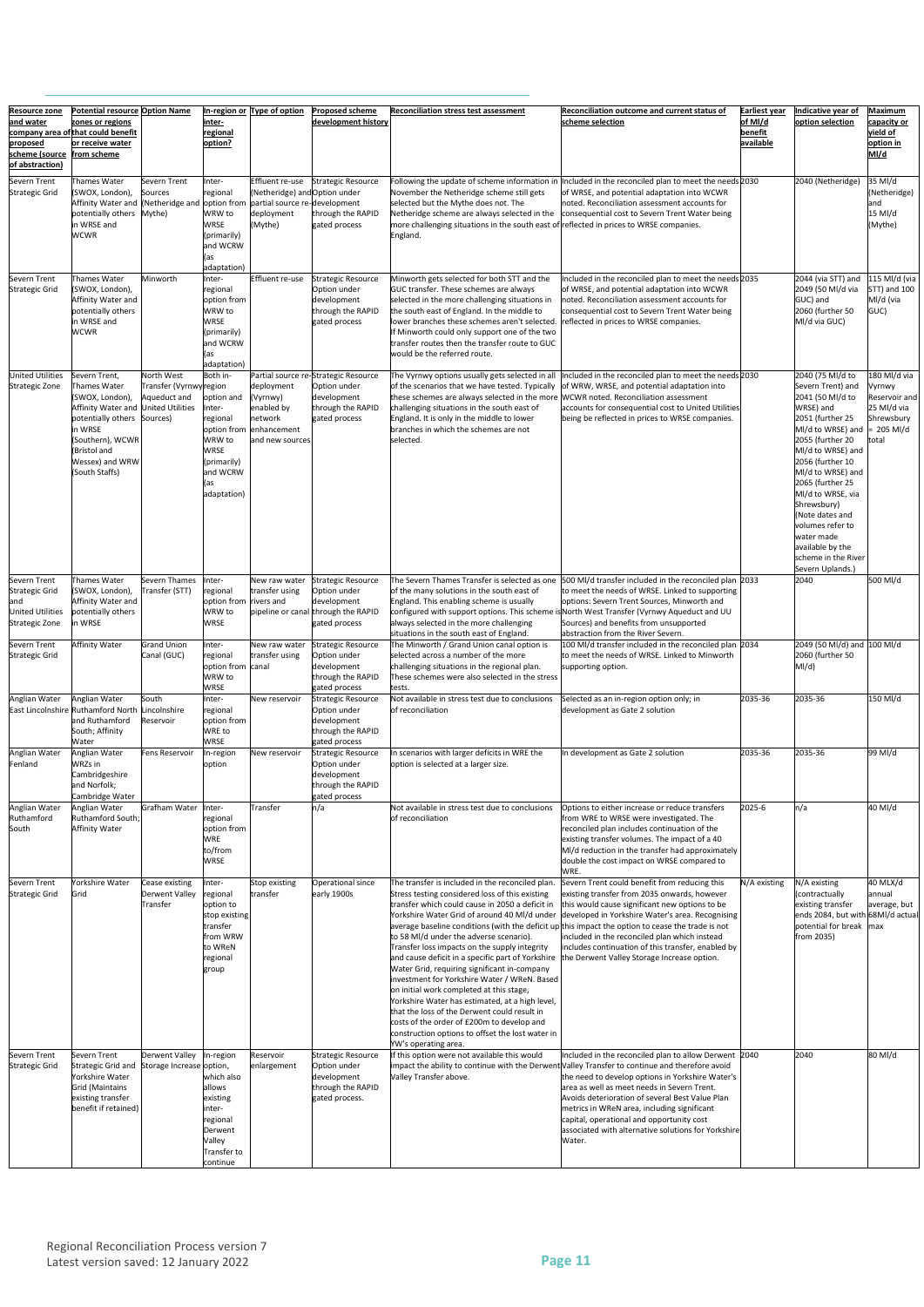Regional Reconciliation Process version 7 Latest version saved: 12 January 2022 **Page 12**

<span id="page-14-0"></span>**Table 2 Reconciliation alignment table**

| Resource zone<br>and water<br>proposed<br>scheme (source from scheme<br>of abstraction)   | <b>Potential resource Option Name</b><br>zones or regions<br>company area of that could benefit<br>or receive water                                 |                                                    | nter-<br><u>regional</u><br>option?                                                                    | n-region or Type of option                                             | <b>Proposed scheme</b><br>development history                                                                                                                                                                                                                                  | <b>Reconciliation stress test assessment</b>                                                                                                                                                                                                                                                        | Reconciliation outcome and current status of<br>scheme selection                                                                                                                                                                                                                                                                                                                                                                    | Earliest year<br>of MI/d<br><b>benefit</b><br>available                   | Indicative year of<br>option selection                                              | Maximum<br>capacity or<br>yield of<br>option in<br>MI/d                                         |
|-------------------------------------------------------------------------------------------|-----------------------------------------------------------------------------------------------------------------------------------------------------|----------------------------------------------------|--------------------------------------------------------------------------------------------------------|------------------------------------------------------------------------|--------------------------------------------------------------------------------------------------------------------------------------------------------------------------------------------------------------------------------------------------------------------------------|-----------------------------------------------------------------------------------------------------------------------------------------------------------------------------------------------------------------------------------------------------------------------------------------------------|-------------------------------------------------------------------------------------------------------------------------------------------------------------------------------------------------------------------------------------------------------------------------------------------------------------------------------------------------------------------------------------------------------------------------------------|---------------------------------------------------------------------------|-------------------------------------------------------------------------------------|-------------------------------------------------------------------------------------------------|
| Severn Trent<br><b>Strategic Grid</b><br>and<br><b>United Utilities</b><br>Strategic Zone | <b>Bristol Water and</b><br>Wessex Water                                                                                                            | River Severn to<br><b>West Country</b><br>Transfer | nter-<br>regional<br>option from Bristol.<br>WRW to<br>WCWR                                            | Enhance existing New scheme                                            | canal transfer to identified through<br>regional planning.<br>United Utilities to<br><b>Bristol was identified</b><br>at WRMP19. Linked<br>to Severn Thames<br><b>Transfer Strategic</b><br><b>Resource Option</b><br>under development<br>through the RAPID<br>gated process. | Robust option. Water could be used when not<br>needed by other regions. Increases local<br>resilience in Bristol and Bath towns                                                                                                                                                                     | Not selected in reconciled plan, but benefits<br>recognised as an adaptation pathway from 2040<br>onwards. Also note potential added resilience<br>benefits if the connection is available, due to<br>lower correlation of drought events across<br>regions compared to within regions.                                                                                                                                             | 2030                                                                      | N/A                                                                                 | 35 Ml/d                                                                                         |
| <b>Bristol Water</b>                                                                      | <b>Bristol Water and</b><br>Wessex Water                                                                                                            | Cheddar 2                                          | n-region<br>option for<br><b>WCWR</b>                                                                  | New reservoir                                                          | Strategic Resource<br>Option under<br>development<br>through the RAPID<br>gated process, has<br>been a feasible<br>option in previous<br><b>WRMP</b> submissions.                                                                                                              | Robust to a reasonable range of stresses and is Lower value option that is likely to only be<br>selected in moderate and/or more challenging<br>adaptive pathways                                                                                                                                   | needed in the more extreme adaptive pathways<br>of the regional plan and/or WRMP24                                                                                                                                                                                                                                                                                                                                                  | 2030                                                                      | 2030-2040                                                                           | 16 MI/d<br>(treated<br>water), 65<br>Ml/d (raw<br>water)                                        |
| <b>Bristol Water</b>                                                                      | <b>Bristol Water</b><br>supply area, wider raw water<br>WCWR region and reservoir<br>configuration<br>options to export<br>to WRSE in the<br>future | Mendip quarries In-region                          | option for<br>WCWR, with<br>option for<br>nter-<br>egional<br>connection<br>with WRSE<br>in the future | New reservoir                                                          | <b>Strategic Resource</b><br>Option under<br>development, New<br>feasible option for<br>WRMP24                                                                                                                                                                                 | Robust to a reasonable range of stresses and is<br>selected in the preferred adaptive pathway                                                                                                                                                                                                       | Feasible, cost-beneficial and likely to be preferred 2049-50<br>option for WRMP24                                                                                                                                                                                                                                                                                                                                                   |                                                                           | 2049-50                                                                             | 90 MI/d                                                                                         |
| Bournemouth<br>Water                                                                      | Bournemouth<br>Water, Wessex<br>Water                                                                                                               | Poole Effluent<br>Re-use                           | n-region                                                                                               | <b>Effluent Re-use</b>                                                 | <b>Strategic Resource</b><br>Option under<br>development<br>through the RAPID<br>gated process.                                                                                                                                                                                | Robust option. Water would be used in all<br>scenarios.                                                                                                                                                                                                                                             | Feasible and cost-beneficial. Has the potential for 2030<br>significant improvement in overall catchment<br>operation. Water would be used to offset<br>sustainability reductions on the Hampshire Avon.<br>Also has the added environmental benefit of<br>reducing nutrient load into Poole Harbour.<br>Opportunity to offset an existing large industrial<br>potable supply but analysis needed to understand<br>the feasibility. |                                                                           | 2035                                                                                | 30 MI/d                                                                                         |
|                                                                                           | Thames Water Thames Water -<br>Affinity Water<br>(Potentially others<br>that extract from<br>the Thames)                                            | <b>SESRO</b><br>(Abingdon)                         | In region<br>option for<br>WRSE                                                                        |                                                                        | New Reservoir Strategic Resource<br>Option under<br>development<br>through the RAPID<br>gated process                                                                                                                                                                          | WRSE situations. This scheme is also selected in of WRSE.<br>stress test model runs.                                                                                                                                                                                                                | This option is consistently selected across all  Included in the reconciled plan to meet the needs 2037                                                                                                                                                                                                                                                                                                                             |                                                                           | 2040                                                                                | 293 Ml/d                                                                                        |
| <b>Thames Water</b>                                                                       | Thames water<br>London (WLJ,KGV) Mogden                                                                                                             | - ondon Reuse.                                     | n region<br>option for<br>WRSE                                                                         | <b>Effluent Re-use</b>                                                 | <b>Strategic Resource</b><br>Option under<br>development<br>through the RAPID<br>gated process.                                                                                                                                                                                | London-Reuse Mogden option is selected<br>across a number of the more challenging<br>situations in the regional plan. These schemes<br>were also selected in the stress tests.                                                                                                                      | ncluded in the reconciled plan to meet the needs 2031<br>of WRSE.                                                                                                                                                                                                                                                                                                                                                                   |                                                                           | 2065                                                                                | 100 MI/d                                                                                        |
| <b>Thames Water</b>                                                                       | Thames water<br>London (WLJ,KGV) abstraction -                                                                                                      | Direct river<br>Teddington                         | n region<br>option for<br>WRSE                                                                         | <b>DRA</b>                                                             | <b>Strategic Resource</b><br>Option under<br>development<br>through the RAPID<br>gated process.                                                                                                                                                                                | Teddington DRA option is selected n the most<br>challenging situation in the regional plan. Theseof WRSE.<br>schemes were also selected in the stress tests.                                                                                                                                        | Included in the reconciled plan to meet the needs 2034                                                                                                                                                                                                                                                                                                                                                                              |                                                                           | 2045                                                                                | 50 Ml/d                                                                                         |
| Thames Water                                                                              | Thames water<br>London (WLJ,KGV) Beckton                                                                                                            | - ondon Reuse.                                     | n region<br>option for<br>WRSE                                                                         | <b>Effluent Re-use</b>                                                 | <b>Strategic Resource</b><br>Option under<br>development<br>through the RAPID<br>gated process.                                                                                                                                                                                | The core London-Reuse Beckton is selected<br>across all situations. The Enhanced Beckton<br>50Ml/d options are also used in all options. The<br>Enhanced Beckton 100Ml/d options is only<br>selected in the most challenging situation.<br>These schemes were also selected in the stress<br>tests. | Included in the reconciled plan to meet the needs 2031 Beckton<br>of WRSE.                                                                                                                                                                                                                                                                                                                                                          | 2034 Beckton<br>Enhanced<br>100Ml/d<br>2034 Beckton<br>Enhanced<br>50Ml/d | 2031 Beckton<br>2046 Beckton<br>Enhanced 50Ml/d<br>2051 Beckton<br>Enhanced 100Ml/d | Beckton<br>95Ml/d<br><b>Beckton</b><br>Enhanced +<br>50Ml/d<br>Beckton<br>Enhanced +<br>100Ml/d |
| Portsmouth<br>Water                                                                       | Southern Water                                                                                                                                      | <b>SWS Havant</b><br>Thicket Raw<br>Water Transfer | In region<br>option for<br><b>WRSE</b>                                                                 | Raw water<br>transfer                                                  | Strategic Resource<br>Option under<br>development<br>through the RAPID<br>gated process.                                                                                                                                                                                       | Not included in stress testing as the reservoir<br>now has planning permission so is more likely<br>to be constructed.                                                                                                                                                                              | Not included in reconciled plan                                                                                                                                                                                                                                                                                                                                                                                                     | 2027                                                                      | n/a                                                                                 | Multiple<br>options<br>ranging from<br>90-190Ml/d                                               |
| Southern water                                                                            | Portsmouth Water SWS Water                                                                                                                          | Recycling                                          | n region<br>option for<br>WRSE                                                                         | Reclaimed<br>water, water re- Option under<br>use, effluent re-<br>use | <b>Strategic Resource</b><br>development<br>through the RAPID<br>gated process.                                                                                                                                                                                                | This option is consistently selected across all<br>WRSE situations. This scheme is also selected in of WRSE.<br>stress test model runs.                                                                                                                                                             | Included in the reconciled plan to meet the needs 2027                                                                                                                                                                                                                                                                                                                                                                              |                                                                           | 2031                                                                                | $90$ Ml/d                                                                                       |
| Southern water                                                                            | Southern Water                                                                                                                                      | <b>SWS Water</b><br>Desalination                   | n region<br>option for<br>WRSE                                                                         | Desalination                                                           | <b>Strategic Resource</b><br>Option under<br>development<br>through the RAPID<br>gated process.                                                                                                                                                                                | Not included in stress testing following the<br>announcement that the Fawley desalination<br>plant is no longer a feasible option following<br>the gate 1 review.                                                                                                                                   | Not included in reconciled plan                                                                                                                                                                                                                                                                                                                                                                                                     | 2026                                                                      | n/a                                                                                 | Multiple<br>options<br>ranging from<br>40-200Ml/d                                               |
| Thames water                                                                              | Affinity Water                                                                                                                                      | T2AT                                               | n region<br>option for<br>WRSE                                                                         | Raw water<br>transfer                                                  | <b>Strategic Resource</b><br>Option under<br>development<br>through the RAPID<br>gated process.                                                                                                                                                                                | Not included in stress testing exercise for the<br>regional reconciliation process but will be<br>completed for the within region stress testing                                                                                                                                                    | Not included in reconciled plan                                                                                                                                                                                                                                                                                                                                                                                                     | 2034                                                                      | n/a                                                                                 | Multiple<br>options<br>ranging from<br>50-100Ml/d                                               |
| Thames water                                                                              | Southern Water                                                                                                                                      | <b>T2ST</b>                                        | n region<br>option for<br>WRSE                                                                         | Raw water<br>transfer                                                  | <b>Strategic Resource</b><br>Option under<br>development<br>through the RAPID<br>gated process.                                                                                                                                                                                | Not included in stress testing exercise for the<br>regional reconciliation process but will be<br>completed for the within region stress testing                                                                                                                                                    | Not included in reconciled plan                                                                                                                                                                                                                                                                                                                                                                                                     | 2030                                                                      | n/a                                                                                 | Multiple<br>options<br>ranging from<br>24-200Ml/d                                               |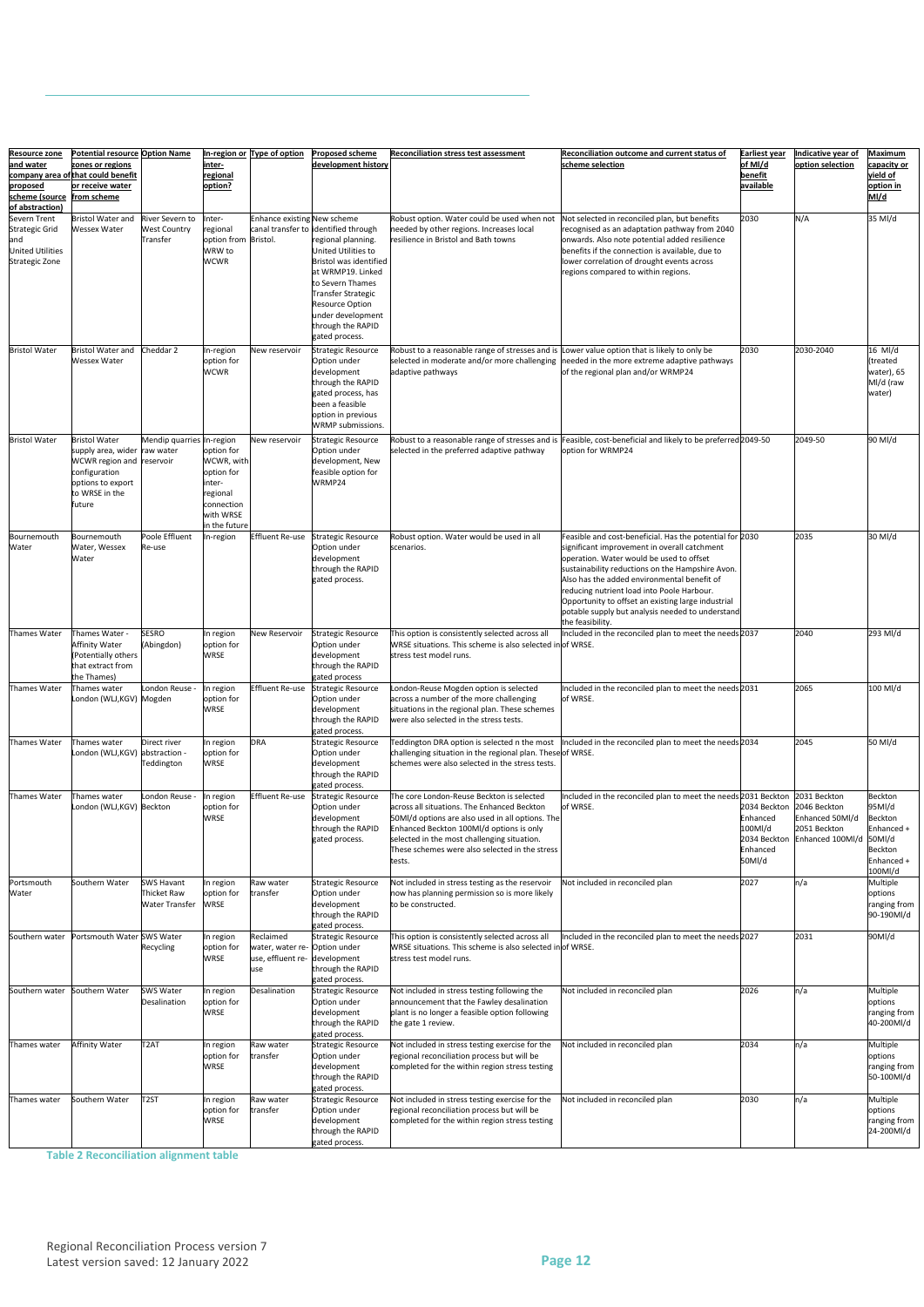### <span id="page-15-0"></span>**8 Stress testing**

- 8.1 The purpose of stress testing is to show what happens and how well prepared a plan is when certain stressors are introduced. Stress testing the Regional Plans is recommended for two reasons:
	- To give confidence how far do assumptions in the forecasts each region has produced need to change to get a different answer?
	- To support the consultation what questions we might want to ask and show links between regions and schemes
- 8.2 The approach undertaken is set out below. Two types were undertaken during the stress test process: the first was to exclude certain schemes, and the second was to stress test the supply demand balance in each region through the reduced benefits from demand management and leakage reduction schemes.



8.3 RCG has undertaken two stress tests relating to the supply-demand balance: